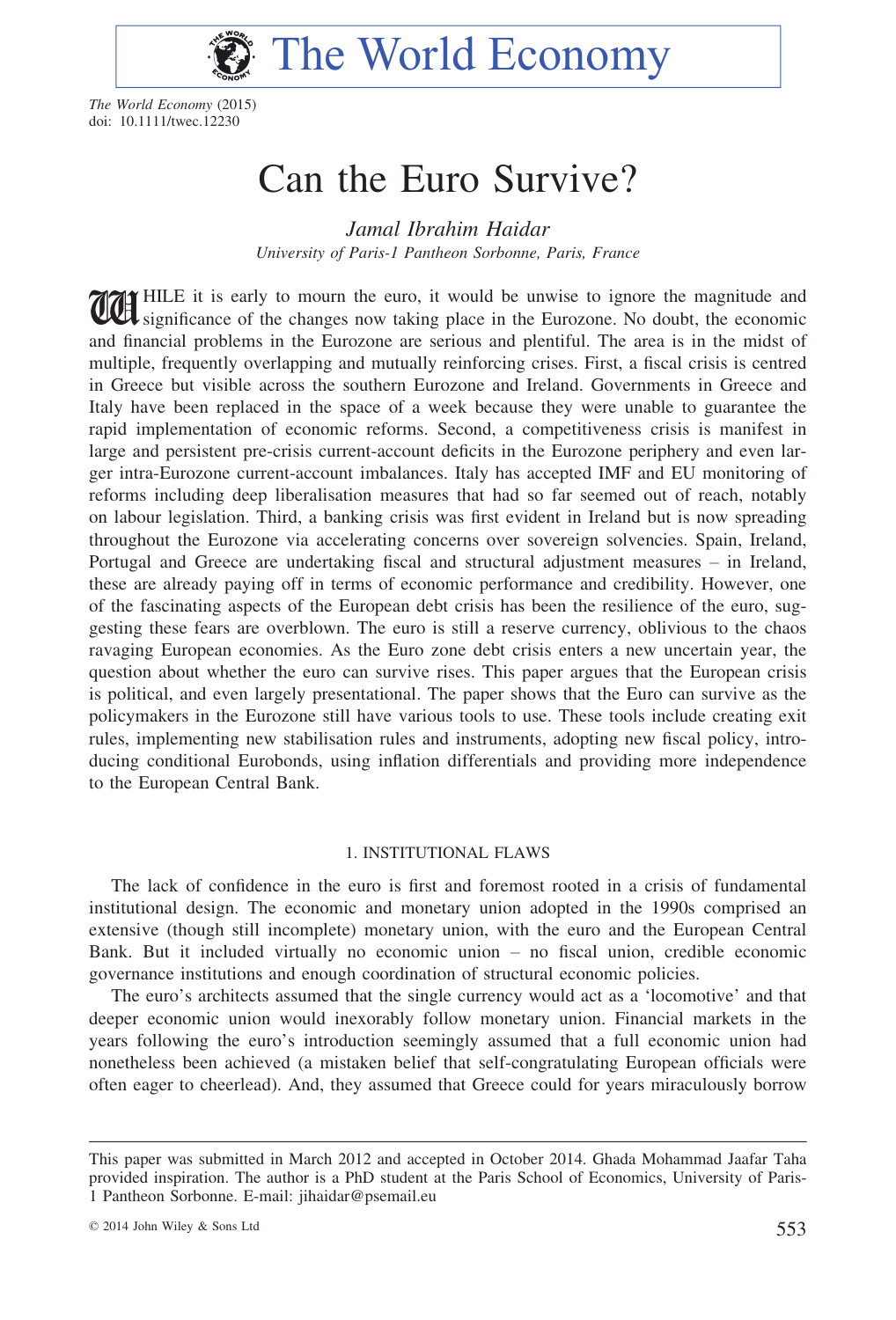at the same rates as Germany. So, there was no pressure on policymakers to implement required reforms during the boom years prior to the Great Recession.

With access to 'German interest rates', new Eurozone members enjoyed their own supercharged version of the 'exorbitant privilege' originally attributed to the USA by Valery Giscard d'Estaing. Large public and private-debt overhangs were built up in the Eurozone in the first years of the new currency and in the run-up to the global financial crisis in 2008. When the Great Recession finally hit, the economic contraction and loss of mispriced capital inflows into the periphery laid out the lack of true economic integration in the Eurozone and triggered severe market reactions that continue to this day.

There are two alternatives in front of European leaders. They could discard the monetary union, and in the process, reverse 60 years of gradual political and economic integration. Otherwise they could adopt a complementary economic union. For the turmoil, Europe is on its way to complete the original concept of an economic and monetary union. The European Union can emerge from the crisis much stronger as a result.

Policymakers in Europe know that the collapse of the Euro would cause an economic disaster and, thus, be politically unacceptable. Eurozone policy makers can address the current crisis and focus on the longer-term continuation and direction of Eurozone. The next subsections provide steps that can be taken to help the euro survive.

# 2. INSTITUTIONAL REFORM

Beyond the headlines about Greece and Italy, the central problem is a crisis of decisionmaking at the European level. At no point since early 2010 has the contagion been contained. This policy failure is astounding. Blaming the individuals would be unfair. In today's international standards, most of current European economic policy makers are reasonably competent, dedicated and honest. A significant part of the problem lies not in the economists in charge, but in the institutions.

At the core of Europe's predicament is an obvious mismatch: the key decision-makers at the European economic level are leaders whose accountability derives exclusively from national electorates. Most of them have no mandate to work for the common European good. The European Commission is mostly powerless, except in specific areas of autonomy such as trade and competition policy. The European Central Bank (ECB) is a federal institution but with limited scope of action. In the areas of fiscal and banking policy that have been made crucial by monetary union, there is no European executive branch.

Awareness of the mismatch leads to partial fixes such as leadership of the 'French–German couple'. Leaders must break this mould and empower individuals or entities to make decisions on behalf of European citizens and with adequate accountability to them. Some actions will require treaty change, others only a change of mindset. The latter category includes such vital moves as providing supranational guarantees to national deposit insurance schemes, to forestall the risk of bank runs in troubled countries. A single European body should provide a consistent assessment of all European big banks' capital positions as the basis for a credible recapitalisation plan. Member states should be prevented from using domestic financial firms as crutches to their own credit problems, to the peril of depositors and borrowers alike. In addition, treaty changes are required to provide proper accountability, starting with a different composition of the European Parliament to ensure that European citizens are equally represented, irrespective of their country. One relevant development is Ms Merkel's explicit endorsement on 9 November 2011 of significant treaty change as part of the solution.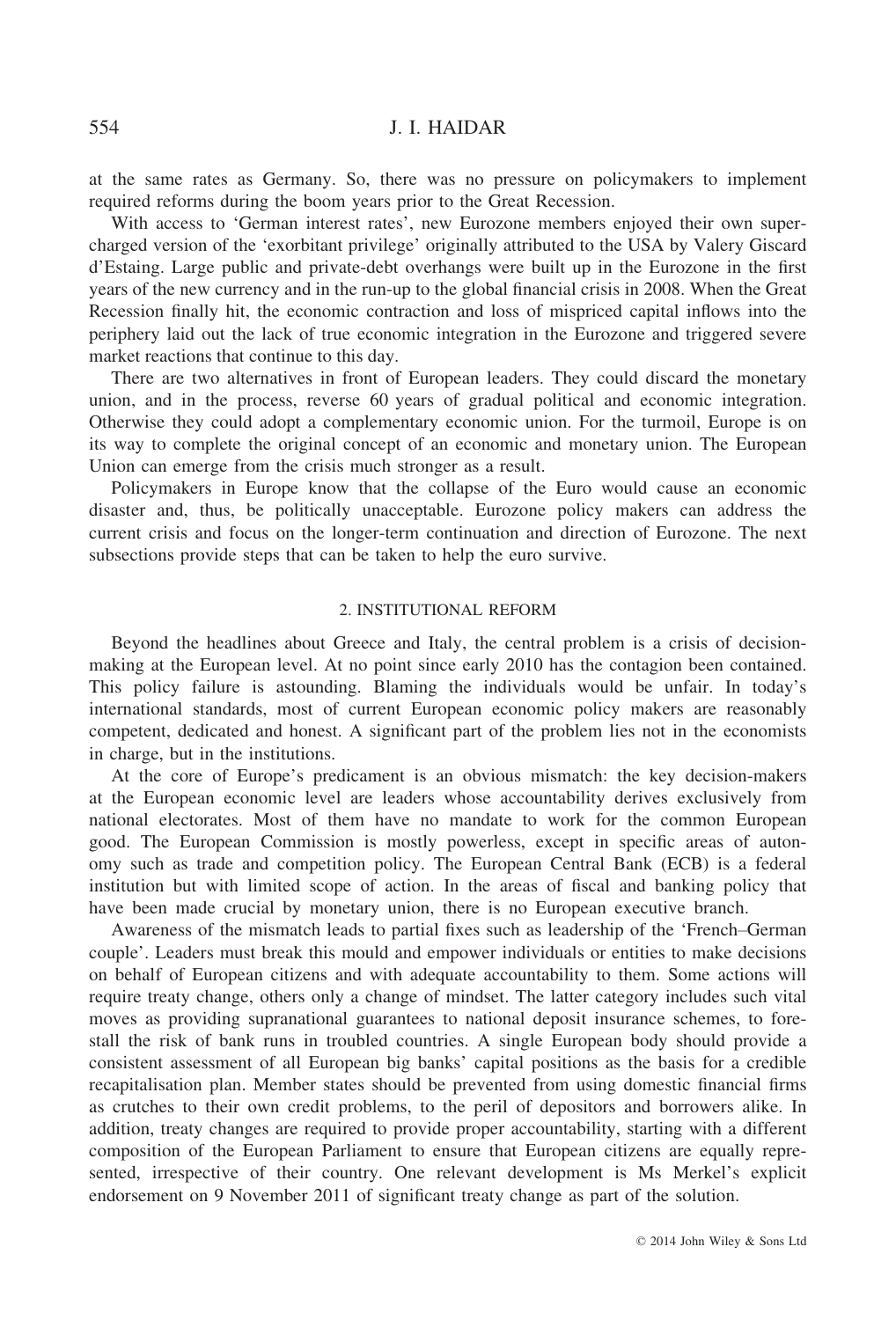If the euro is to survive, a more federal framework for banking and fiscal policy is needed. But federations come in many shapes and sizes. The USA is an obvious reference point, but others may be more relevant. India, for example, shows that a continent-sized federation can be linguistically and religiously diverse and politically fragmented into myriads of local parties, but still democratic and resilient. Some European countries are more at ease with the federal principle than others – Germany more than France, to name only those two. An additional major difficulty is to make Eurozone-related decisions in a framework of EU institutions including countries that keep their national currency.

Such transformation of the nature of European integration can neither be imagined nor delivered by national leaders seeking national re-election, or by exhausted civil servants. An open public debate is part of the answer; for all its parochialism, Germany has gone further in this respect than most other Eurozone countries. But a mechanism is needed to implement institutional changes. A traditional intergovernmental conference is unsuited to the task, as diplomats are bound by old solutions and national positions. A more diverse group of national delegates could do better.

#### 3. EXIT RULES

With the sovereign debt crisis spreading across Europe and in the run-up to the next EU Summit, there is no shortage of suggestions on how to save the Eurozone. Unfortunately, the majority of these suggestions have one of the following flaws. Either they address the longterm challenges without dealing with the short-term stabilisation problems or they address the short-term stabilisation issues at the cost of the Eurozone long-term sustainability (Delpa and Weizsäcker, 2011). However, there is one solution that would achieve both and provide added benefits. The Eurozone needs treaty provisions on 'exit rules'.

Exit rules would decrease the probability of a break-up of the Eurozone by enhancing market discipline, increasing the political bargaining power of Eurozone members  $vis-\hat{a}-vis$ the profligate countries, enhancing internal discipline in the profligate countries and reducing market uncertainty. Such exit rules in the Eurozone would reduce uncertainty and strengthen external market discipline, internal macroeconomic management, and the power of the Eurozone over profligate members. The notion, which is supported by EU officials and currently embedded in the EU legal framework that leaving the Eurozone is impossible may speak to political aspirations. This notion has been a key source of the imbalances within the Eurozone and is now at the core of today's difficulties in resolving the crisis.

Such provisions are the legal equivalent of an implicit guarantee that member states will support each other to prevent an exit whatever the circumstances. This guarantee has given rise to a moral hazard, both for the markets and member states. It has also allowed a small country like Greece to hold the entire Eurozone hostage. This guarantee has transcended the Eurozone's framework and is like a bomb with two fuses.

First, at the economic end, because of the guarantee, markets have for many years been taking far too many risks by treating, for instance, Greek and German bonds in essentially the same way. This behaviour has led to a reduction in market discipline and lower interest rates. It has also provided easy access to capital which had led countries like Greece to indulge in excessive fiscal spending. The resulting imbalances are now threatening the stability of the Eurozone.

Second, at the political end, the guarantee has shifted the political bargaining power to the profligate countries. It gave them leeway to pass part of their political and economic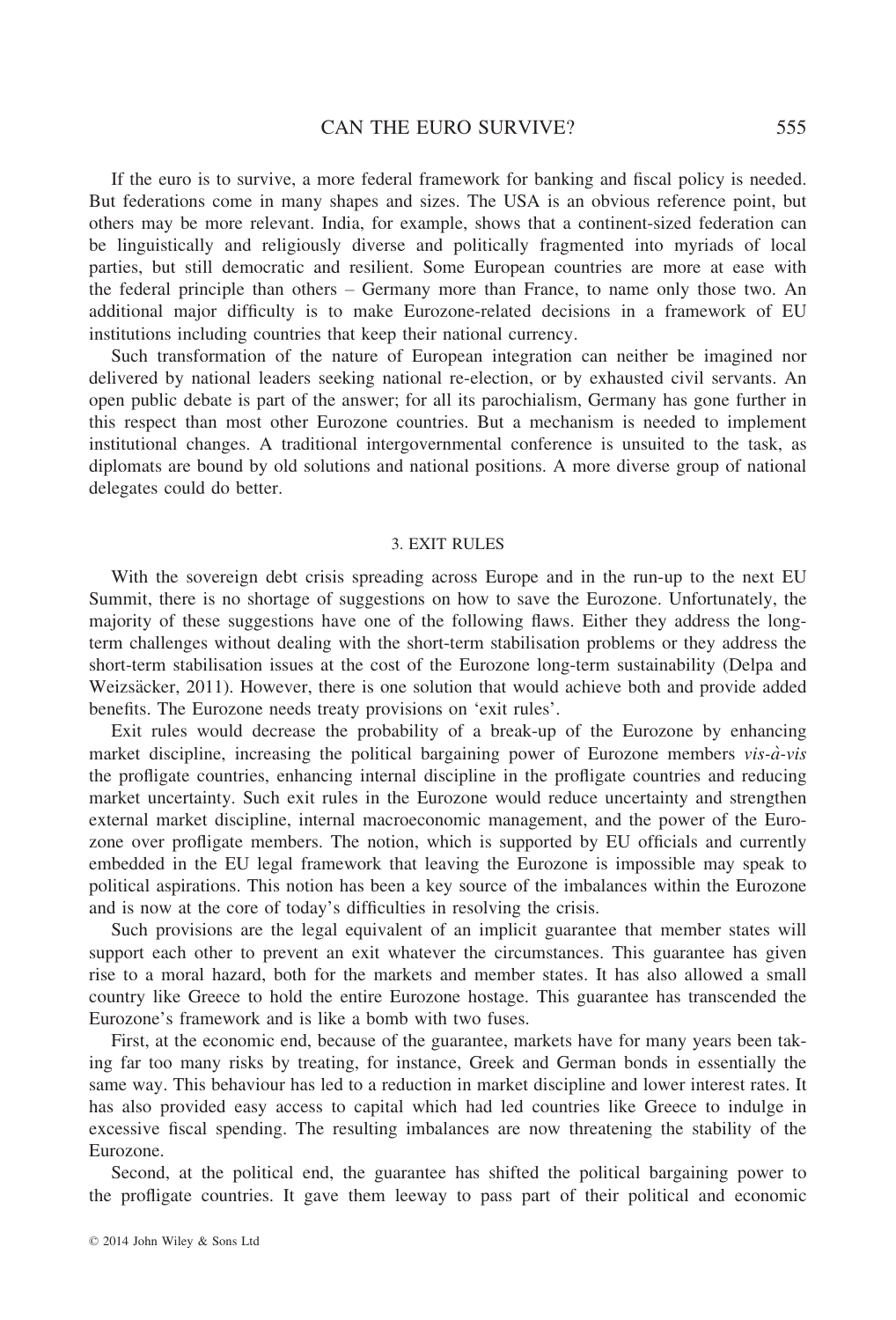adjustment costs onto the rest of the Eurozone. Since the problems in Greece generate a negative externality for the other members, the Eurozone has little choice but to provide a bailout. As a result, there is no credible enforcement mechanism. Greece has again failed to meet its fiscal targets, and if the framework of the Eurozone does not change, it will fail to deliver yet again.

A political-economy analysis shows that exit rules would quench the burning ends of the fuses and would provide additional benefits (Fahrholz and Wójcik, 2011a, 2011b). First, if exiting the Eurozone were openly allowed, the markets would have no choice but to price non-zero probability into their risk assessment and thus better differentiate – not only in crisis times, but also in good times – country risk among Eurozone sovereign bonds. Then, external market discipline would intensify. Second, exit rules would increase the political bargaining power of Eurozone members vis-à-vis the profligate countries. Their power to enforce fiscal and structural reforms in the profligate countries would increase because the exit rules would become a bargaining chip in their negotiations with these countries. Their negotiation position and enforcement power would be increased. Third, exit rules would enhance domestic discipline because they would shift internal political economy incentives. In essence, they would increase the perceived costs of exiting in relation to the short-term political costs of adjustment. Then, domestic discipline would be strengthened. Fourth, exit rules would decrease market uncertainty, which would support the political and economic adjustment process. At present, nobody knows what the legal procedure for leaving could be and how the costs would be distributed. Clarifying these points would limit the scope for disruptive speculation with all its detrimental effects on the real economy. Financial uncertainty would also be mitigated.

Opponents of this solution may argue that merely initiating a discussion on exit rules would open up a Pandora's box at a moment when Europe is badly in need of stability. Quite the opposite is true. However, opening up such discussions would help stabilise today's mess because Europe's laggards would receive a clear message that the world has changed and there is a limit to the Eurozone's willingness to pay for their negligence. So, the pressure to deliver would increase.

Some may argue that there are no exit rules in the US monetary union, the blueprint for the Eurozone. Although true, such a view overlooks the unique nature of the Eurozone. It is a monetary union among sovereign states, and not a federal state with a common fiscal policy, like the USA. While increasing European political integration might be a step in that direction, it is naive to think that the Eurozone can make any substantial progress sufficiently quickly to avoid another blow somewhere in the near future. Europe is standing on the brink of a precipice between the undesirable now and the desirable future. It does not want to move backwards, but going forward is risky – this is when creativity is needed.

Some may also worry that exit rules would run counter to the political ideal of creating an irrevocable monetary union as the basis for a political union. But, just the opposite is true. Paradoxically, exit rules would decrease (and not increase!) the probability of an exit, or the break-up of the Eurozone. That case is because, as suggested above, spelling out the exit rules would give the Eurozone what it needs: enhanced market discipline, stronger enforcement power of the Euro zone, more internal discipline in the profligate countries and reduced market uncertainty.

The closest parallel to this positive feedback effect is the lender of last resort facility. A promise to provide unlimited funding to the banking sector decreases the probability of using public money because of the positive impact of such promise on the banking sector's stability. Evidence can be also found in political science and in the history of national states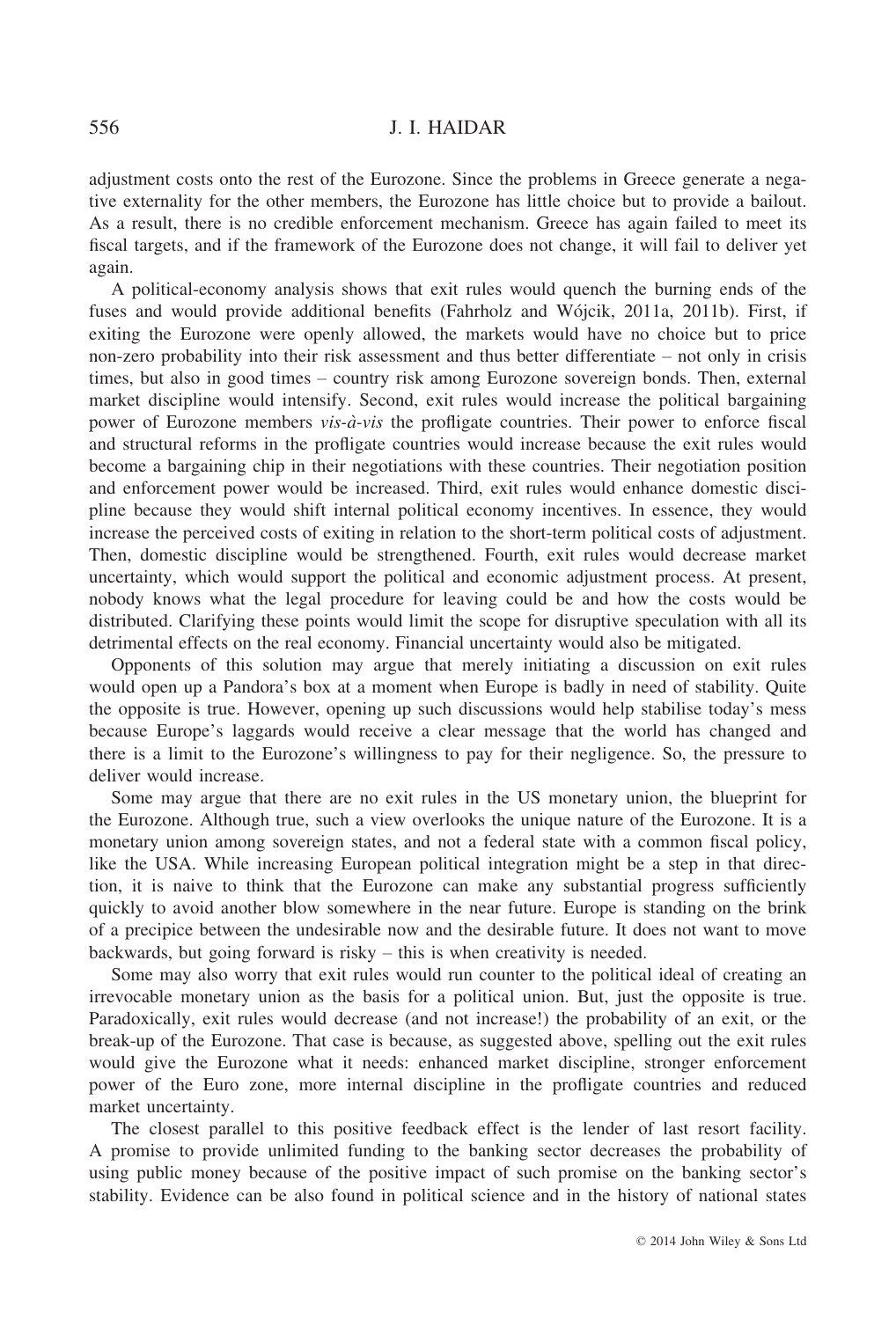struggling with preserving their internal integration. Their experience suggests that when secession is not permitted, pressure for it rises. When secession is openly allowed, many would-be secessionists cease to press so hard for it. Exit rules would strengthen the Eurozone's cohesion and stability. They would address both the short-term and the long-term challenges, and their introduction is politically feasible.

## 4. CREATIVE FISCAL POLICY

The successful implementation of the recently established golden rule would overturn much of the existing economic governance in the Euro zone to become the main determinant of fiscal discipline. The intergovernmental treaty defines the golden rule as a structural deficit of 0.5 per cent of GDP or less. It applies to all Eurozone countries whose debts are not significantly below 60 per cent of GDP. The structural deficit tries to filter out temporary fiscal measures and fiscal evolutions that are purely due to cyclical changes in the economy. It therefore refers to over-the-cycle deficits. Yet, putting this concept into practice could prove difficult.

It is useful to indicate that the new golden rule does not correspond with the academic meaning of a golden fiscal rule, that is deficits can only be used to finance investments that are to the benefit of future generations (Artis, 2002). A major nuance to the golden rule is that it can temporarily be disregarded due to economic downturns that go beyond normal cyclical evolutions, or other major unforeseen events. These exceptions, along with the conceptual difficulties, could allow Eurozone countries to dilute the golden rule. However, the golden rule firm anchoring in national legislation and the German resolution to impose Eurozone-wide fiscal discipline is likely to counterbalance those loopholes. While the golden rule's success is far from evident, it thus seems presumptive to write it off as irrelevant.

How does the 'golden rule' compare with EU-level fiscal norms? The golden rule comes in addition to the existing EU fiscal norms (i.e. the 3 per cent deficit ceiling, the medium-term objective and the debt-reduction rule). In comparing these norms to the golden rule, it becomes clear that the latter will impose significantly stricter fiscal rigour, as shown in Verhelst (2012).

If the golden rule is effectively put into practice, then the 3 per cent deficit ceiling would play a different role than it played in the past. Instead of avoiding deficits surpassing 3 per cent of GDP in difficult times, Eurozone countries would be forced to have balanced budgets in normal times. This would render it much less likely that a deficit of more than 3 per cent is reached during economic downturns (Buti and Sapir, 1998).

The existing medium-term budgetary objective (MTO) is similar to the golden rule. The MTO requires member states to adhere to a country-specific structural balance that can range from a structural deficit of 1 per cent of GDP to a budget in surplus. In practice, future MTOs will have to be in line with the 0.5 per cent limit imposed by the golden rule. Eurozone countries could still decide to commit to an even stricter over-the-cycle budget. However, this commitment is not likely to happen often as 0.5 per cent is already a remarkably far-reaching commitment.

The role of EU-level fiscal norms will decrease considerably. They will serve to counter the inadequacy of a specific golden rule. In the likely event that a golden rule proves impractical or is diluted by a Eurozone country, EU fiscal norms can step in to restrict the country's deficits. In the Eurozone, fiscal norms will therefore evolve from their current normative function into a safety net only to apply when a golden rule proves defective.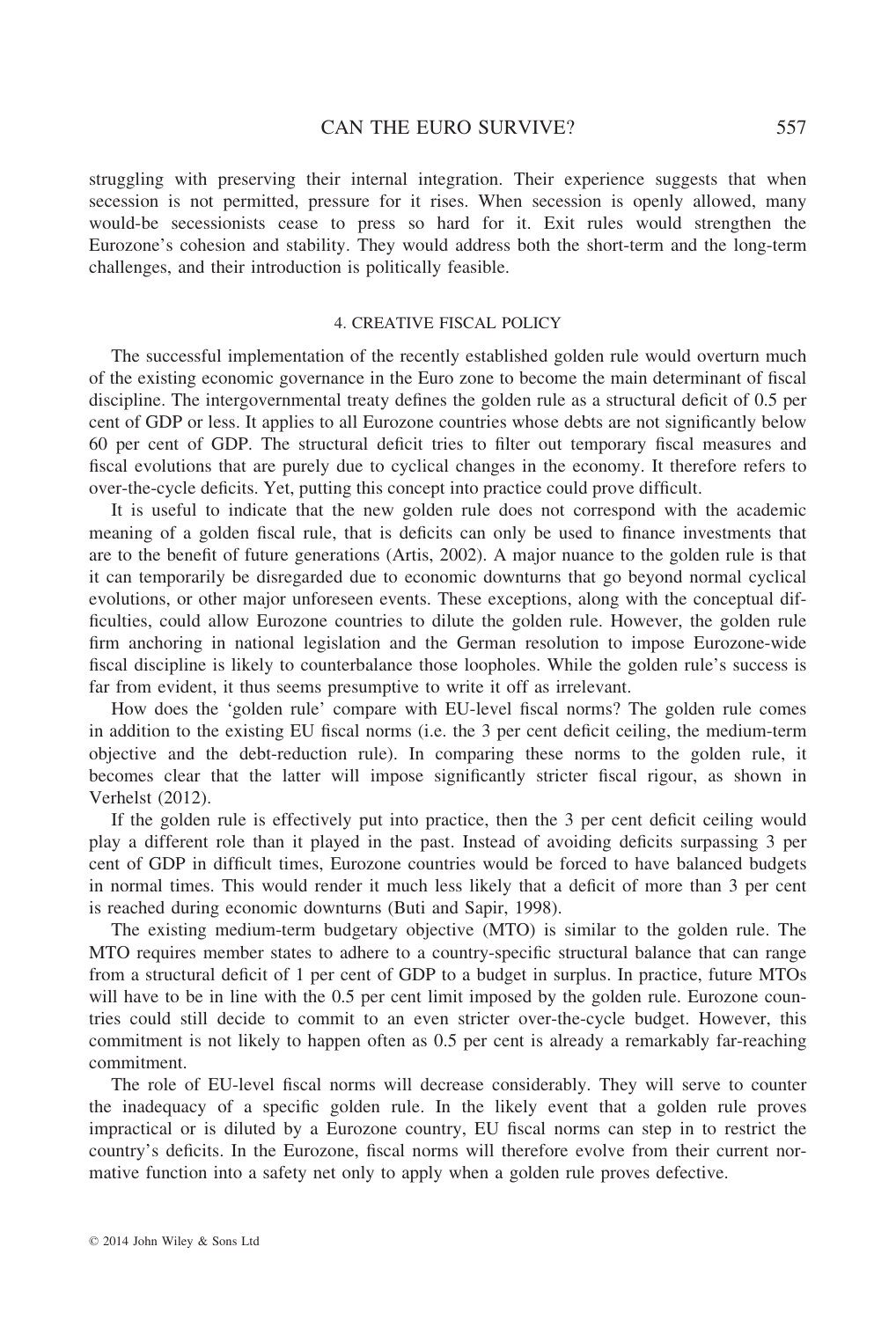The stringency of the golden rule compared to EU fiscal norms raises questions about the soundness of its design. The golden rule risks obstructing public investments that address long-term challenges such as ageing and the shift toward a green economy. It seems preferable that the implementation of the golden rule considers public investments. If not, Eurozone countries will, perhaps sensibly, be inclined to circumvent their golden rule.

On the macroeconomic front, in the decade preceding the crisis, macroeconomic imbalances in the EU and within the Eurozone increased considerably. The warning signs were that current accounts of some member states increased to staggering deficits while for others current-account surpluses built up. External imbalances can be problematic but not necessarily worrisome if deficits/surpluses are natural responses to changes in underlying fundamentals and the related saving and investment decisions of households or businesses. For instance, countries in the catch-up phases often run current-account deficits by investing in building up the stock of productive capacity. This, in turn, increases the prospects of future income and ensures their ability to repay the borrowed capital. Similarly, countries with ageing population may find it opportune to save today, that is, run current-account surpluses, to avoid a drop in consumption in the future.

However, high and persistent current-account imbalances pose a policy challenge. They need to be tackled if they are driven by market failures or inappropriate policy interventions. In this respect, external imbalances might reflect other types of imbalances such as excessive credit expansions or asset bubbles. In these cases, the capital imported is not invested in productive activities that would enable the future repayment of today's incurred liabilities. Current-account positions can also be a sign of an imbalance if they reflect weaknesses in domestic demand.

Indeed, the growing imbalances in the EU and particularly in the Eurozone reflected unsustainable macroeconomic developments. Some member states saw their price and cost competitiveness improve markedly, while others lost competitiveness significantly. Price and cost competitiveness indicators, such as real effective exchange rates, document the increasing divergences in the EU and Eurozone. In addition, some Eurozone countries have shown a gradual deterioration in export market shares.

The growing external imbalances were reflected in a build-up of domestic imbalances such as excessive credit growth in the private sector, housing imbalances, structural weaknesses of domestic demand, and the inappropriate adjustments of wages to a slowdown in productivity. In particular, Greece, Spain, and Ireland experienced rather fast rates of growth which were to an important degree driven by domestic demand booms and expansions in non-tradeable sectors, notably, albeit not exclusively, construction.

As a result of this process, fuelled by low financing costs and increase in cross-border capital flow, resources were often channelled into less productive uses. The excessive credit expansions stimulated demand and pushed current account into deep deficits in some member states. Similarly, housing prices grew fast in many EU countries, in several cases developing into housing bubbles. Conversely, domestic demand in other member states has been constrained, in part, due to existing rigidities in product markets. These factors, together with mispricing of risk in financial markets, resulted in increasing current-account surpluses.

# 5. NEW STABILISATION RULES AND INSTRUMENTS

For a stabilisation instrument to be effective, three principles are keys. First, the instrument should be triggered following changes in economic activity, but its intervention should be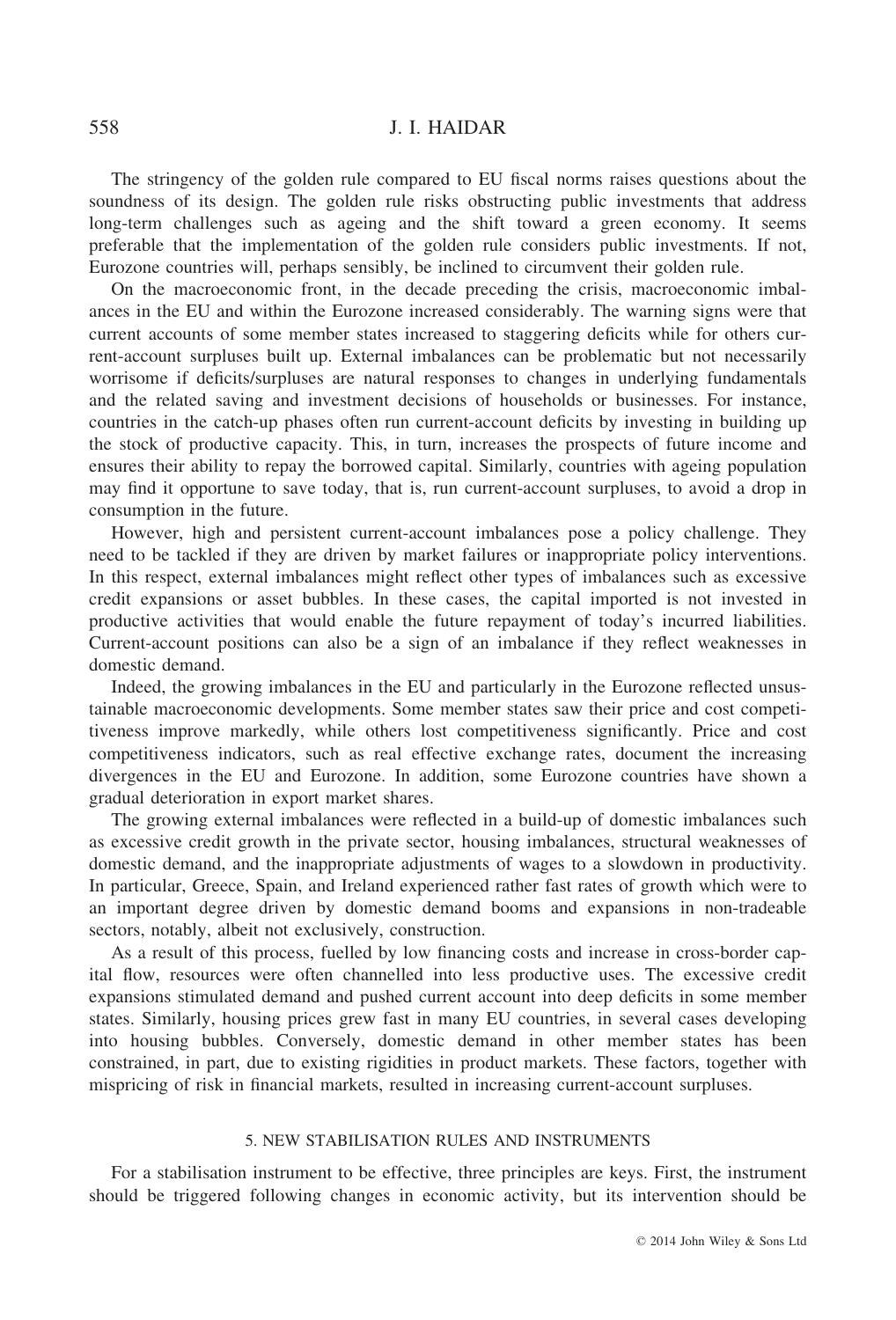halted as soon as no further changes occur, irrespective of the level at which the economy has again become stable. Otherwise, the instrument would perform not only a stabilisation function, but also play a redistributive role. Such an 'impurity' is typical for traditional fiscal policy measures, but should be avoided in the community context as it may perpetuate adjustment problems and induce transfer dependency. Second, the instrument should make its impact during the decline in real economic activity, and not afterwards, when the economy has stabilised or is already recovering. If the intervention affects the economy too late, undesirable fluctuations around trend growth will be amplified by government action. Timing is critical to the success of stabilisation policy, as well as hard to get right because downturns can be sharp yet relatively short-lived, and any discretionary instrument is subject to the problem of recognition and policy implementation lags, which can easily amount to more than half a year. Third, given the need for speed, the activation of the instrument should therefore be linked to an indicator, whose fluctuations form a close proxy for variations in real output, and whose measurement is accurate and quick.

Stabilisation is usually seen as arising through the effect of public financial transfers on private agents' incomes, and hence consumption. The stabilisation instrument should make a significant contribution to the income of individuals in the affected member states. On top of these requirements, the Eurozone stabilisation instrument should reflect three additional considerations. First, the instrument should only provide support in as much as the registered economic decline displays a clear country-specific dimension, rather than Eurozone wide shocks. Shocks affecting the whole monetary union should be responded to by fiscal policy coordination, national automatic stabilisers and ECB monetary policy, if price stability permits. Second, in keeping with the reasoning that the stabilisation instrument compensates for the loss of the exchange-rate instrument, and recognising that devaluation is not resorted for every dip in economic activity, the instrument should act as an insurance against economic difficulties. Third, the instrument should take the form of grants, not loans. Loans would not be appealing to Eurozone members with strong international credit rating who can smooth shocks with their own borrowing. Nor would they be useful to members with already high debt-to-GDP ratios as they would raise the country's level of indebtedness, pushing it further into the 'excessive deficit' zone. In essence, loans might undermine the credibility of the stabilisation goal.

In 1993, attempts to construct a minimalist federal fiscal reinforcement for a monetary union were rejected rapidly and comprehensively by the rich Northern nations. The likelihood of moving towards some fiscal counterpart to monetary union today remains slim. But would it be politically possible? Such a proposal would only relate to the Eurozone countries, and not to the 'out' countries (thus avoiding a UK veto). To reassure doubters it will not be the first step on a slippery slope to a 'transfer union' with all its 'moral hazard', rules of behaviour would be necessary.

The absence of any central fiscal authority to support the single monetary union led to the creation of the Maastricht criteria and Stability and Growth Pact. These criteria were badly designed, not only focusing unduly on public sector deficits, rather than on current-account deficits, but also having an incredible, and in the event unusable, set of sanctions. They are shortcomings, which stemmed from a number of implicit, and incorrect, assumptions. The first, and most important, incorrect assumption was that a private sector deficit in any country, matched by a capital inflow (current-account deficit), should not be potentially destabilising. The thinking was that the private sector must have worked out how to repay its debts before incurring them. The second misguided assumption was that, in a single monetary system, local current-account conditions not only cannot be calculated, but do not matter. The third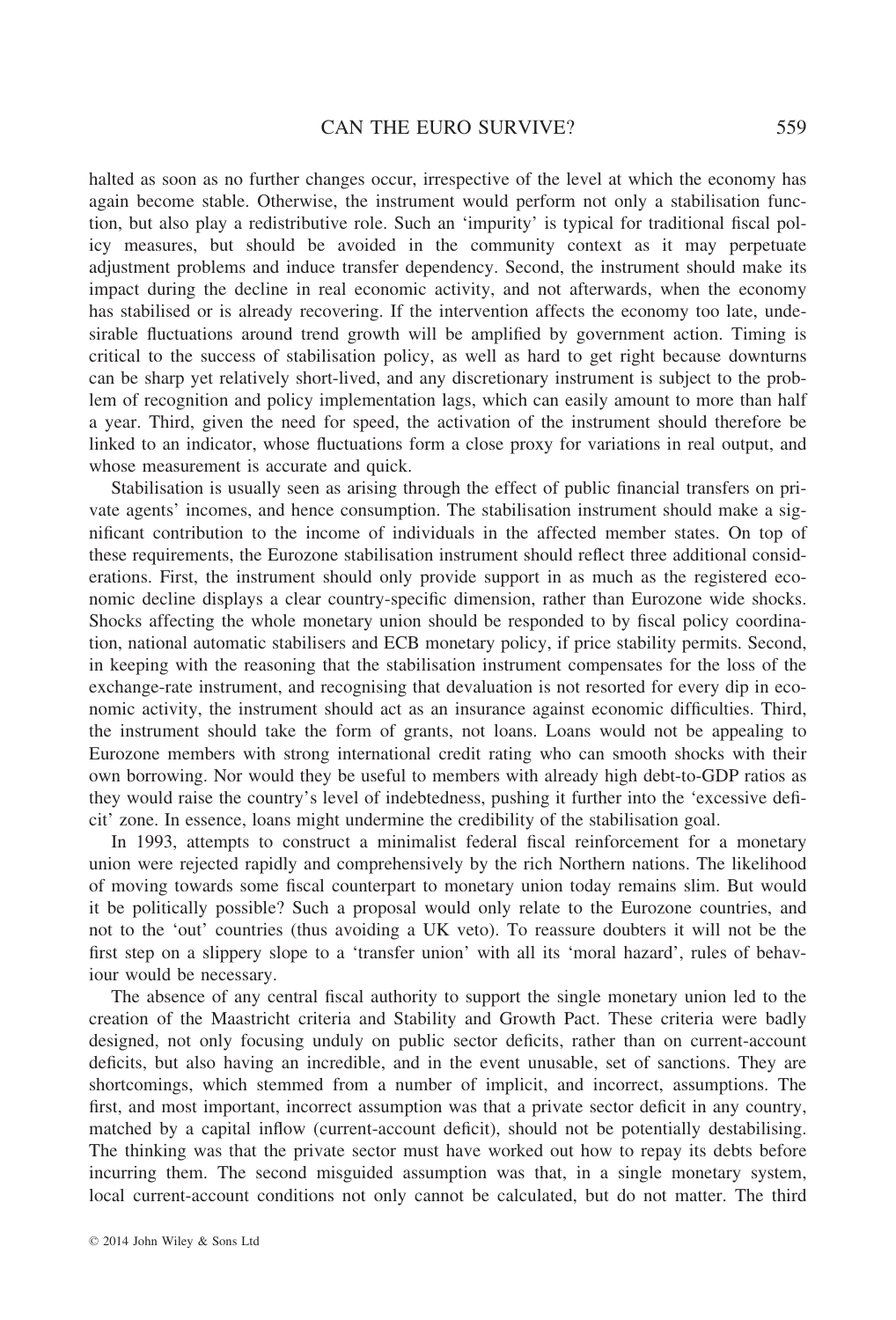assumption was that the public sector deficit of a member country is just as damaging when it is matched by a national private sector surplus, as by capital inflows.

Public sector debt can be redeemed in one of three ways: (i) by a revenue surplus of tax over expenditures; (ii) by inflating it away or (iii) by defaulting on it. Eurozone members forego the second option, so redemption requires a budget surplus or default. As taxes fall only on citizens, while default also affects foreigners, the nationality of creditors matters. If all debt is domestically held, the choice between tax and default converges; the choice is primarily a domestic matter. There will be indirect effects on other members of the monetary union, but so long as the domestic authorities choose the outcome with the greatest social welfare to their own citizens, that same choice will generally also be to the benefit of other members of the monetary union (yes, one could construct artificial counter-examples, but are they realistically likely?). In short, public debt and deficit rules must take account of the extent to which the debt is foreign held, and how far such deficits are matched by continuing capital inflows.

There should be an alternative to a new treaty: 'fiscal discipline board' and ECB collateral rules. The current proposal for a new treaty that would allow suspension of sovereignty is intrusive. The proposal is for some European Commission to take over fiscal policy in a country that runs afoul of the Stability and Growth Pact. The idea that a country loses fiscal policy sovereignty is inspired by IMF programmes. These programmes, however, are never imposed from outside. Countries apply to the IMF, on their own, and they negotiate conditions. This difference is not non-trivial.

A much better arrangement is possible without a new treaty. Currently, in its routine refinancing operation, the ECB accepts as collateral a wide range of assets. Most central banks accept mainly treasury bonds. The unusual arrangement of the Eurozone is an artefact of history. Because practices differed considerably among future Eurozone countries, the ECB decided to accept every asset that was previously accepted. The ECB has the authority to decide what collateral it accepts and it could decide to only accept treasury bonds issued by governments that exercise fiscal discipline. It would work as follows.

The ECB would ask an independent body to examine the fiscal policy framework of each member country. The body, call it the fiscal discipline board, would look for arrangements that adequately constrain member governments, for example the German debt brake or the Dutch coalition agreements. The ECB would bind itself to follow the board's judgment. A country that has not adopted arrangements deemed adequate, or that does not abide by its own arrangements, would face the consequences: high borrowing costs, possibly loss of market access. The presumption is that the situation would be promptly corrected.

Details need to be worked out: Who would appoint the fiscal discipline board? What means would the board have? Would there be a possibility of appeal? These matters are fairly simple issues, much simpler than the new treaty proposal. The key point is that this procedure does not call for a treaty. It does not tread upon sovereignty (fiscal discipline arrangements are left to each country; there is no threat of outside intervention or fine). And it should reassure the ECB which is currently rightly concerned by moral hazard. By relying on an independent board, the ECB would not have to pass judgment that can be construed as political. It would also reassert its independence, as it can decide on its own to adopt such an arrangement. This analysis implies that the Eurozone needs a wholesale reorientation of the stability conditions. They must be refocused towards concern with external debt, and deficit.

If a member country is in the position of the Japanese government, with a huge public sector debt, but fully financed domestically, with a current-account surplus and large net external assets, then its debt should entirely be its own concern, and not subject to control by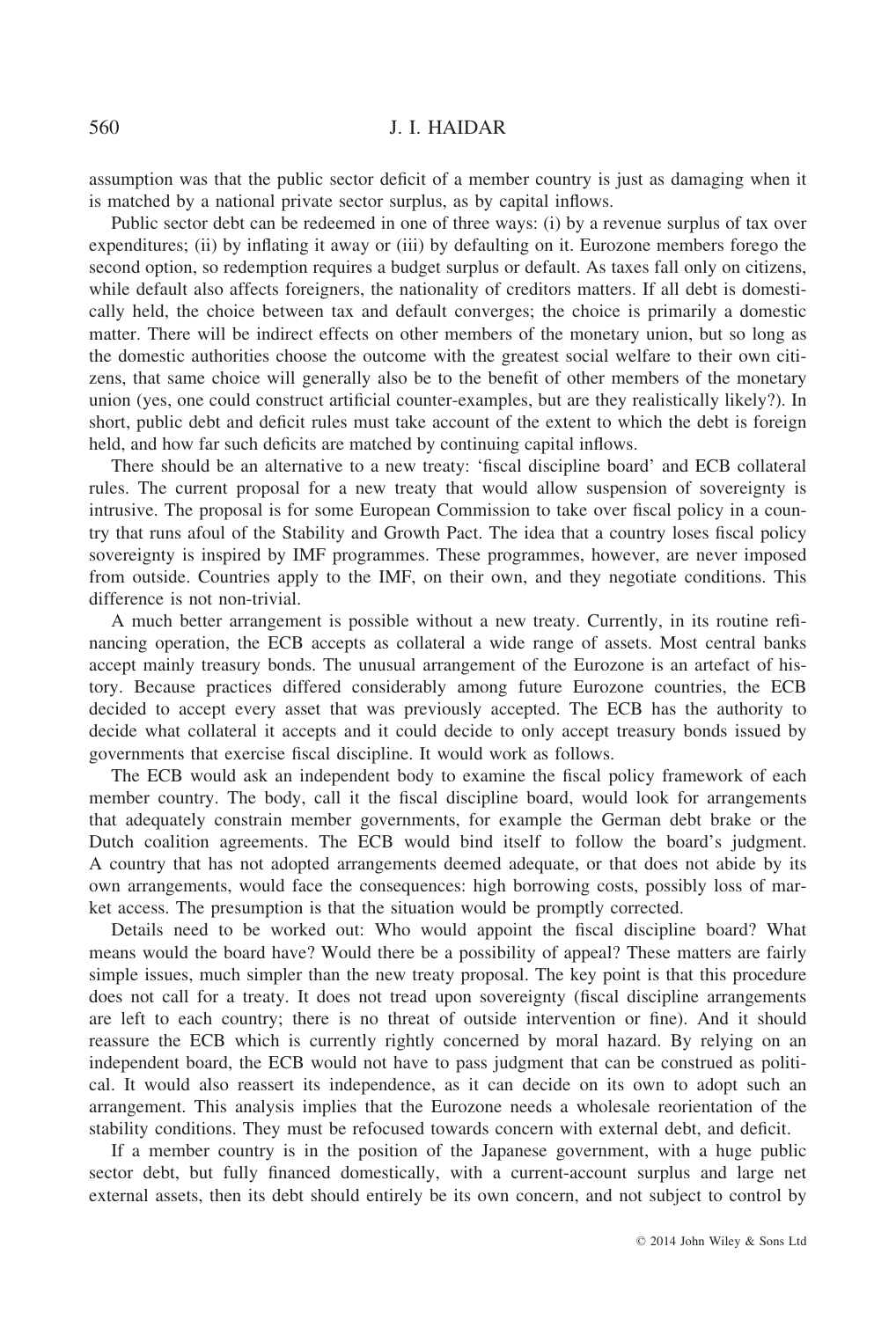any outside body, whether in a monetary union, or not. Of course, such greater attention to external, especially current-account, conditions needs to be more nuanced, since deficits, and external debts, incurred to finance tradeable goods production subsequently should provide the extra goods to sell to pay off such debts.

#### 6. INFLATION DIFFERENTIALS

High debt levels, house price booms, less competitive labour markets are among the reasons for why some European countries are facing the wrath of the market. However, the reasons boil down to one measure – inflation. Using the inflation differentials as a guide can be the first step to seeing what countries need to adjust – and by how much.

The euro was created on the premise that no extreme country-specific imbalance would ever pose a threat to the stability of the common currency area. An intergovernmental covenant on the Stability and Growth Pact was considered to be sufficient. But recent crises in euro bond markets have highlighted the structural problems and the deficiencies of the eurozone. And, intra-Eurozone imbalances are not going to disappear overnight, and their re-emergence in different forms cannot be ruled out in the future. What can complement a new fiscal compact to ensure the future of the euro?

Quantitative restrictions on public borrowing are not enough. There is plenty of countries (i.e. Japan with a debt-to-GDP ratio of 213 per cent) with high deficits and debt that are not charged significant risk premia. Also there are countries (i.e. Spain with a debt-to-GDP ratio of 57 per cent) that have conducted their fiscal affairs prudently by international standards, but yet they are forced to pay high premia.

Another popular view attributes the Eurozone debt crisis to external deficits. Unfortunately, the cross-country correlation between risk premia currently charged and external deficits is just as feeble as that with public debt. In some cases, current-account deficits were associated with house price bubbles, and one can argue that excessive movements in asset prices could be responsible for the current problems. But, again, no stable relationship seems to exist between house price changes and the observed market premia.

There are many factors that could lead to imbalances. Focusing on one at the expense of the other factors could be misleading, and eventually costly. However, whatever the sources of the imbalances, they ultimately translate into real currency appreciation. In a currency union, this means rising inflation differentials. Whether or not excessive borrowing or lending comes from the government or the private sector and whether or not it is associated with bubbles, an imbalance raises demand and prices in one country above what is reasonably consistent with participation in a monetary union.

After the introduction of the euro, cumulated inflation differentials relative to Germany were as high as 21 per cent for Greece, 16 per cent for Spain, 14 per cent for Ireland, 12 per cent for Portugal and 8 per cent for Italy (despite the low Italian growth rate). Not surprisingly these countries are now in trouble. For comparison, cumulated inflation differentials across states in the USA rarely exceed 8 per cent over a period of 10–20 years.

The close connection between inflation differentials and crisis is no accident. Real appreciation is not simply about 'competiveness', as a distinct pathology from financial and fiscal stress. To a large extent, real appreciation is the single most important indicator of macroeconomic imbalances that encompass all of the above: structural issues keeping growth low, governments in a spending binge, banks taking excessive risk on expectations that taxpayers will end up paying the bills if things go wrong.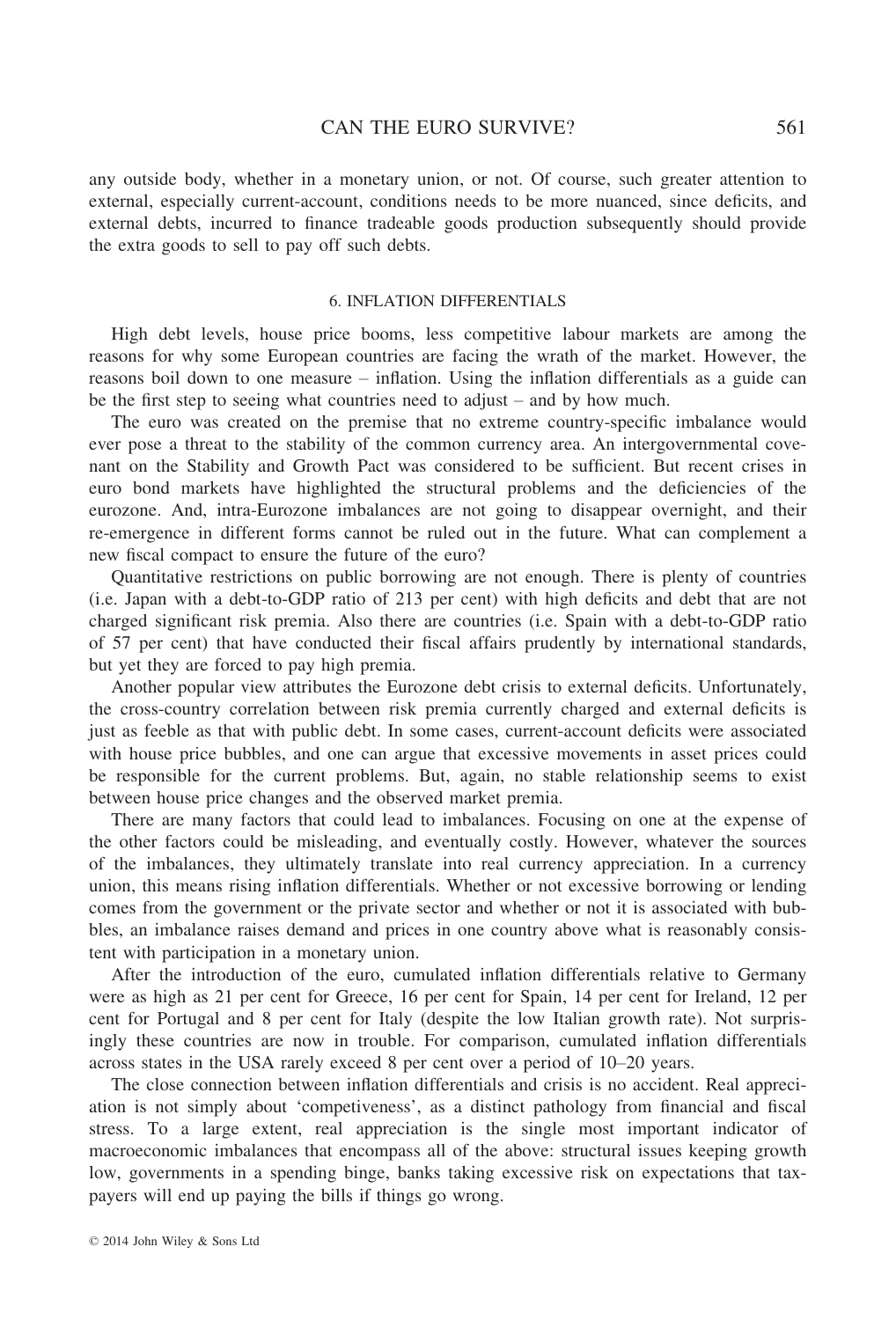That being so, why not use cumulated inflation differentials as a guide for pricing fundamental risk across countries? Fiscal integration on its own might not be sufficient; a more structural approach to the emergence of significant inflation differentials is also needed, particularly in the immediate future.

There is a sizeable consensus on the desirability of interventions (by the ECB or other EU institutions) to cap interest rates in Europe. Yet the design of these interventions runs into the constraint that caps should not translate into a subsidy to countries with weaker fundamentals. A policy of differentiated caps would do, but this raises the issue of which standard should be applied to differentiate them.

One solution can be to take cumulated inflation differentials as a reference measure of the adjustment required in each country. The empirical regularity stressed above about the correlation between spreads and cumulated inflation differentials would support operationally the idea of setting caps in line with current market debt prices, or some average over the past few weeks. In the current circumstances, the solution can be superior to leaving the determination of interest rate spreads totally to the vagaries of market forces. If the euro is not going to break up, there is no reason to pay investors a fee for their unjustified mistrust in the future of the currency.

#### 7. INDEPENDENCE OF ECB

The ECB's independence should be preserved. Making the Eurozone's central banks independent is arguably one of the main European achievements of the last two decades. The importance of central bank independence is a lesson that the Bundesbank can be proud to have shared with everyone. With its independence guaranteed by the treaty, the ECB can be the most independent central bank in the world.

The May 2010 decision to contribute to the Greek bailout is worrisome, but not fatal. Why has the ECB taken that step? While not an excuse, there is a good, fundamental reason: the border between fiscal and monetary policy cannot, unfortunately, be clear-cut. This is a consequence of the policy dominance issue. It is a fact that there exists a unique public sector budget constraint that combines public debts, fiscal balances and seigniorage. Monetary independence exists when seigniorage is exogenous and budget balances are endogenous under all circumstances.

German history has shown how disastrous monetary financing of public debts can be, but that lesson is more subtle than just saying 'no'. Hyperinflation was the consequence of continuing monetary financing of the budget deficit, with no end in sight. Today the talk is about dealing with the existing stock of debts that cannot be refinanced on the market anymore. What is needed is a one-off guarantee by the ECB that sets a floor on these bond prices, and of course defaults to eventually regain market access. A guarantee does not mean actual purchases; most likely little will be needed and can be sterilised. The German precedent simply does not apply to the current situation.

More generally, there is a need to recognise that there are situations when a central bank cannot disentangle itself from the public sector budget constraint and must be the lender of last resort. Rather than denying that this possibility exists, the first thing to do is to adopt institutions that enforce disciple. And, the second thing is to accept that disasters may happen, and plan accordingly.

Within a country, it is understood that central banks may have to act as lenders of last resort for their governments, as in the USA and the UK, for instance. One may infer from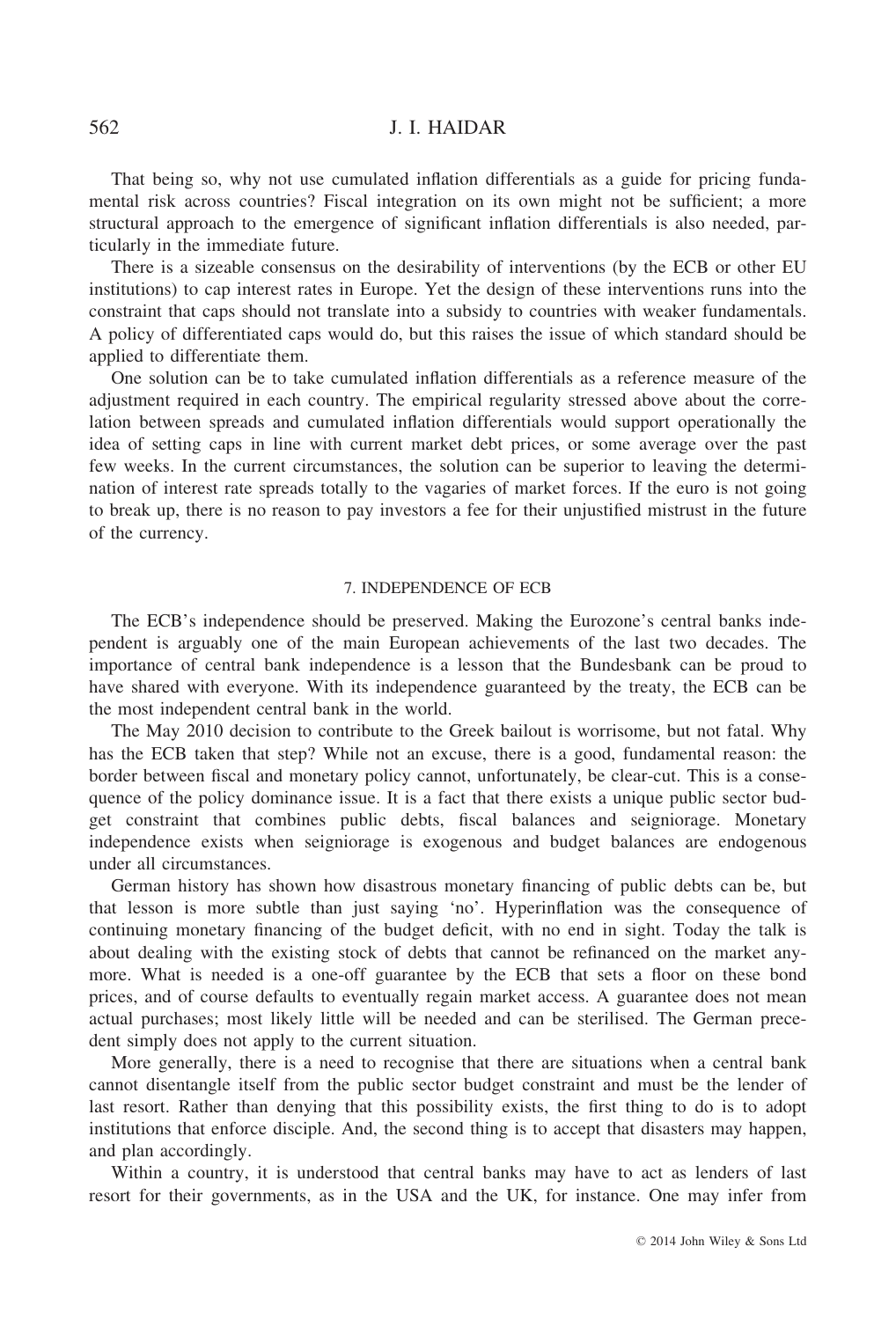Germany's interwar experience that this case will ultimately be inflationary, but this is not what many believe will happen this time around. Are they obviously wrong? This issue deserves further investigation.

Within a monetary union, things are even more complicated, if only because distributional issues arise. With adequate institutions in place in each country, the situation may still arise because of large-scale bank failures. Proper micro and macro-surveillance should make such an event unlikely.

In the Eurozone, the solution is to keep improving the system that has been put in place, by making the European Banking Authority independent and building a strong European Systemic Risk Board. There is a need for a sort of Bagehot Rule for emergency central bank support to governments. This time around, policymakers tried to invent rules as events have arisen.

## 8. INTRODUCING EUROBONDS

For months, economists have been arguing that Germany holds the key to ending the Eurozone crisis. Should it relax its anti-inflation stance and allow the ECB to inflate away sovereign debt? Or should it write a cheque of its own to the EFSF? Neither. There is a simpler solution, if only Eurozone leaders can see it. Eurobonds is the answer – but with conditions.

One dimension of the ongoing Eurozone crisis is the self-fulfilling high interest rates on some sovereign bonds that may lead to default. Eurobonds can be used as a tool to address this issue. Although they have been discussed for more than two years, during which the crisis has worsened, no progress has been made, perhaps because the idea seems too new, and because of the ambiguity of political positions. Yet the creation of a new instrument of public debt is not a new problem in history, and past experiences provide clear lessons.

There is no example in history of the rise of a political power without the simultaneous creation of its proper financial instrument of sovereign debt. The creation of a new financial instrument rests only on one basis, its credibility. For each of the past creations, that credibility was based on a central principle: the alignment between bondholders and both the tax revenues used to service the debt and the funding of the new debt. In other words, specified taxes were levied on which the service of the debt had first claim.

Eurobonds could be created with an ad hoc institution, the Euro Fund. Because of the multiple governments, the fund would have some features of financial intermediation, but would not be a bank. It would be an independent institution, with minimal staffing and policy role. In the current situation of the states' debts, its first initiative could be the purchase of 50 per cent of the public debt of participating countries. It would finance these purchases by issuing Eurobonds. The participating countries would be committed, by treaty, to devote a specific tax for payments to the Euro Fund. That tax would have first claim to the revenues of a country, prior to any expense of any sort. Each country would keep a separate balance at the Euro Fund and be charged the same rate on that balance. A surplus or deficit of the tax revenues would entail a variation of the debt of the country at the Euro Fund. The liability of a country at the Euro Fund would have a maximum of 60 per cent of its GDP. A country's public debt above that level would be financed like any sovereign bond. A country could keep a margin of safety below the ceiling for any emergency refinancing of its remaining sovereign debt and to prevent speculative attacks on its interest rate.

The Euro Fund would ensure the credibility of the Eurobonds. It would satisfy the political or constitutional concerns about transfers between the current states. At the same time, it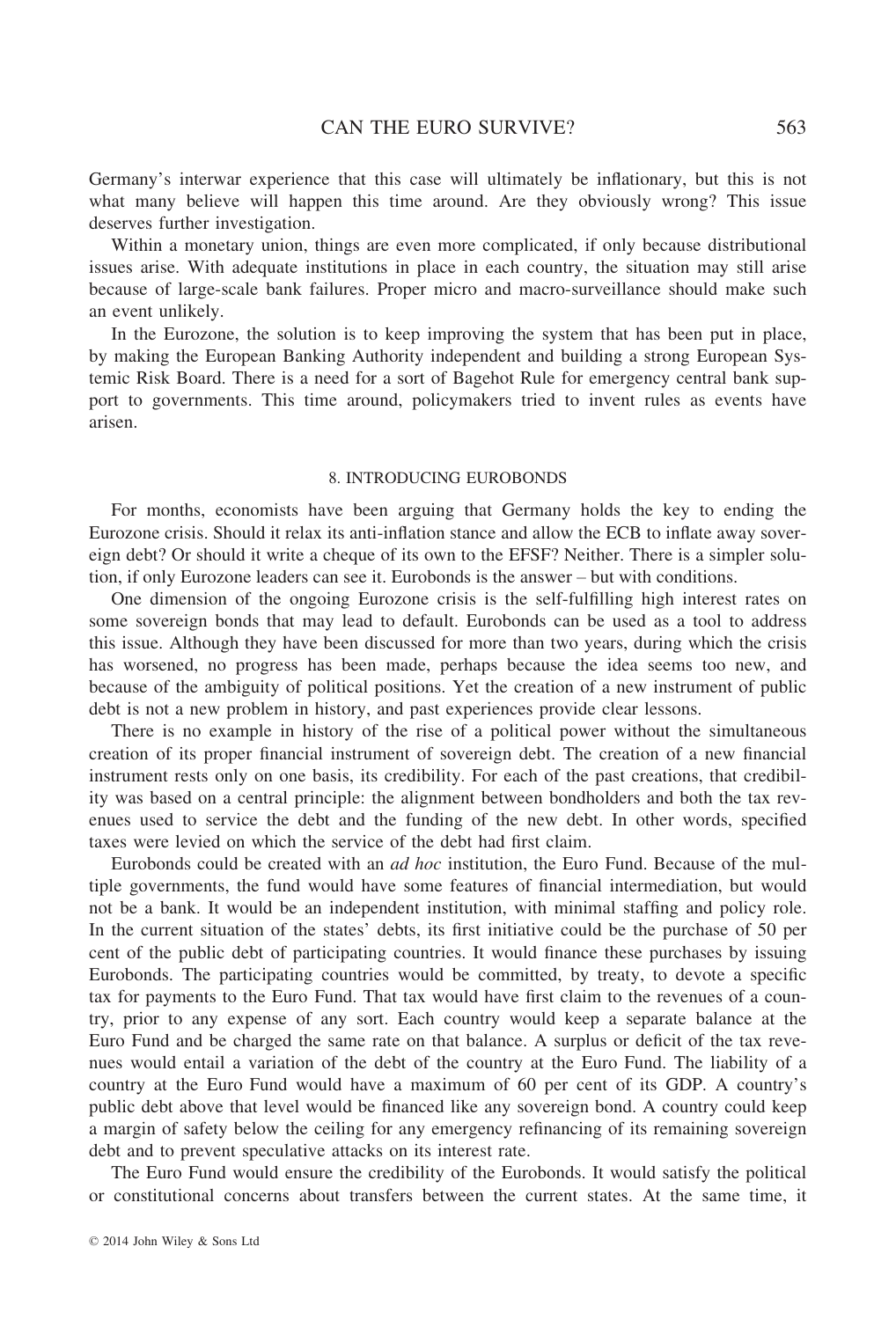would represent a true European project. The *ad hoc* tax would make each citizen more conscious about the implications of the public debt and the participation to the European project. Financial institutions could hold in their portfolio a safe asset that would have a large market. Right now, speculative attacks on interest rates can be successful because they select targets in fragmented markets. Interest rates in Italy are high because Italy would default if interest rates are high. They rise in Spain, France and even Germany because a default of Italy would have a major impact on their financial institutions. Eurobonds may not entirely eliminate contagion, but they would greatly reduce its possibility. In the current situation, banks hold in their portfolios bonds of their national state or use these national bonds as unstable collaterals to get euros. Hence, they are more vulnerable to the public finances of their country and the state is more vulnerable because of the need to bailout the banks if they fail. With Eurobonds, banks would be less affected by the instability of the public finance of their country.

Most countries in Europe now have a sovereign debt above 60 per cent of their GDP and would keep a sovereign debt that would be priced by itself in the market. The interest rate on these sovereign bonds would be higher than on Eurobonds and would depend on a country's commitment to fiscal stability. But because these rates would apply to a smaller fraction of a country's debt, any increase of the fiscal surplus would have a larger proportional effect on the service of that debt and therefore on its interest rate, thus enhancing the marginal incentive of governments towards fiscal stability. Furthermore, should a default occur, its side effects would be reduced because it would be expected to affect only a smaller fraction of a national debt.

The German Ministry of Finance could offer a two-year loan to the Italian government at 3 per cent above what it pays next year, if the Italian reform programme is showing visible signs of success, the spread could fall to 2.5 per cent and then to 2 per cent if progress continues. With backsliding, the cost would rise. This solidarity gesture would be highly profitable for the German taxpayer. The conditionality of the offer would keep the new Italian government committed to reform, aiding Italy's credibility as a Eurozone member. Conventional Eurobonds, meanwhile, with the same funding costs for every country but with risk collectively underwritten, would likely be a recipe for disaster. They would encourage lax fiscal policy, backsliding on reform and moral hazard. But conditional lending as illustrated above could be institutionalised in conditional Eurobonds.

For the investor, conditional Eurobonds trade at the same price for all issuing countries, but the riskier countries pay a premium, or 'spread', to the safer countries for underwriting their common debt issuance. Conditional Eurobonds, with spreads linked to the ratios to GDP of government debt and deficits, were first proposed by Wim Boonstra, chief economist of Rabobank, even before monetary union (Boonstra, 1991). Had they been part of Eurozone architecture, the current crisis could largely have been avoided, and even without fiscal centralisation.

Conditional Eurobonds would institutionalise, for all Eurozone countries, the simple example above of Germany lending to Italy. The conditional Eurobonds, issued on new borrowing, would be collectively underwritten by member governments of the Eurozone. Two design features would have to be settled: the formula that defines the spreads that each country has to pay into a central fund and the distribution of the payments resulting from the spreads to the guarantor governments. One can argue that spreads should be determined by relative unit labour costs and by relative government debt and current-account-to-GDP ratios. Including unit labour costs introduces incentives for improved competitiveness, promoting long-run economic growth.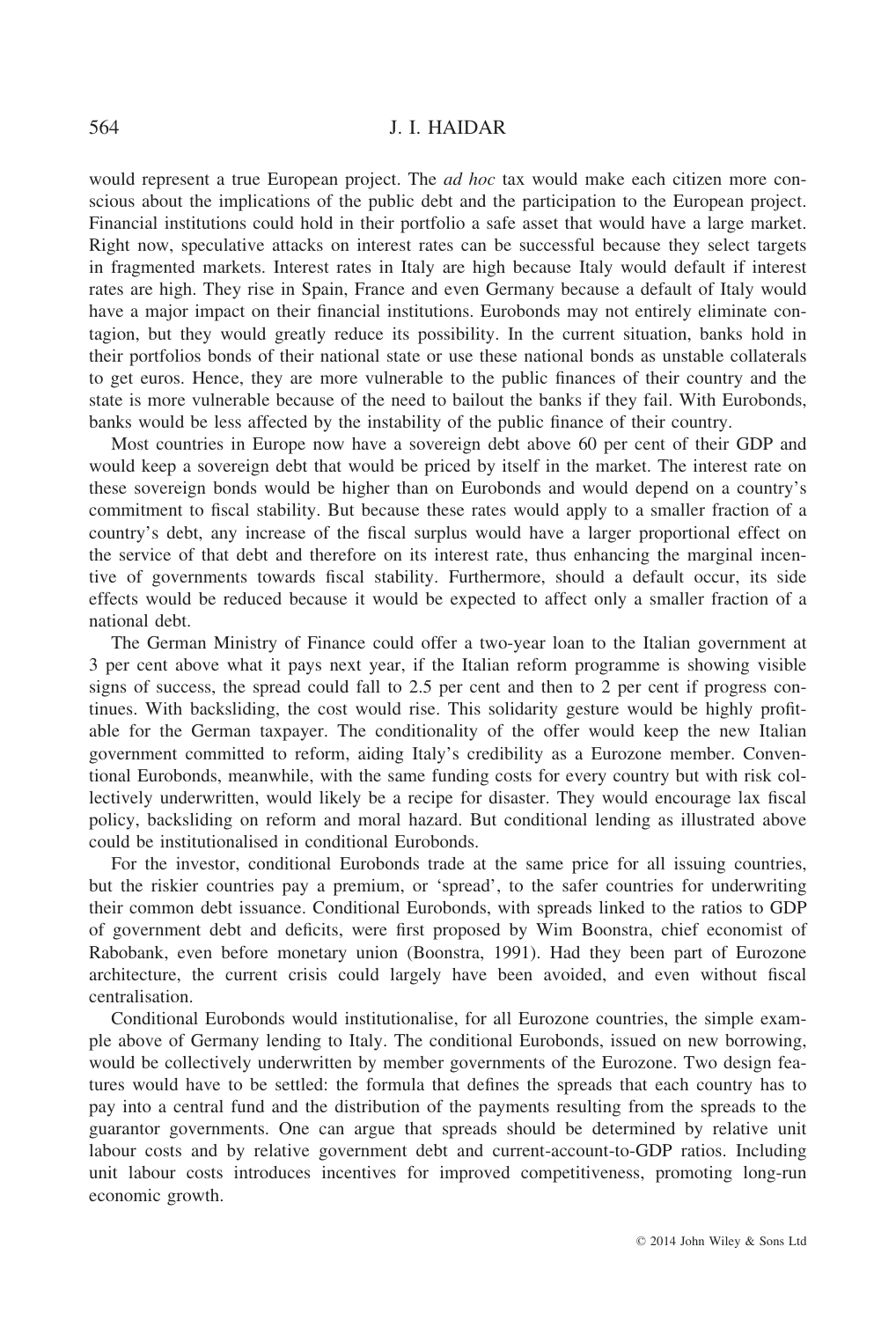The proceeds of the payments could be distributed in several ways. In the simple example of a bilateral loan from Germany to Italy, Germany would retain the entire spread. With multilateral underwriting, all Eurozone countries would receive shares of the payments into the central fund. The shares would be determined by the size of their own borrowings and their spreads relative to Germany. Per unit of borrowing, less risky countries such as France would receive more than riskier countries such as Belgium, but less than Germany itself. In addition, part or all of the premium payments be retained in a central insurance fund against the possibility of a future debt write-down.

## 9. DO GOVERNMENTS AND THE ECB LEARN?

It is no surprise, either, that virtually every summit – each one presented as 'decisive' – produced 'comprehensive' solutions that crumbled in a matter of days. The real surprise is that markets started to buy into the official declarations and that it took them a number of days to reach the obvious conclusion that the proposals were neither decisive nor comprehensive. In the end, each summit has made the situation worse because it showed that policymakers were not able or willing to arrest the crisis.

The sight of policymakers apparently overwhelmed by the problems that they face is the most worrisome aspect of the crisis. Financial crises are complex events. They require an understanding of financial markets and of multiple equilibria. No one expects politicians to spontaneously master this kind of knowledge, but we would hope that they are adequately briefed and that their proposals are thoroughly evaluated before they are put forward. Unfortunately, it has not been the case, and the question is why.

One interpretation is that the Commission, which has technical resources, is kept out of summit preparations. A related interpretation is that the Commission is unwilling to be critical of governments. Either way would represent a tragic under-utilisation of resources that are sorely needed to solve the crisis.

Another interpretation is that the French President and the German Chancellor are not seeking out technical support because they are convinced that politics can solve any problem. Both are known to have such an inclination. Yet, they must have been repeatedly surprised that their 'comprehensive solutions' promptly fizzled out. One would expect that these sobering experiences eventually lead them to accept that the laws of economics cannot be discarded.

#### 10. SHOULD THE FOCUS BE ON THE EURO OR BANKS?

The focus should be on saving the euro not banks. Throughout the European debt soap opera, European leaders have expressed their willingness to 'do whatever it takes' to restore stability and save the euro. However, too often, policymakers have in fact been 'doing whatever it takes' to serve the banks.

After initial denials, Europe's leaders have started to acknowledge that IMF Chief Christine Lagarde was right. Through their statements and decisions, policymakers are showing their agreement with her assessment in August 2011 at the Federal Reserve's Jackson Hole symposium that there was an urgent need for recapitalisation of Europe's banks (Lagarde, 2011).

This recognition of reality is good news. The bad news is the EU's bank recapitalisation is being handled in a way that will make a recovery from Europe's debt crisis more problematic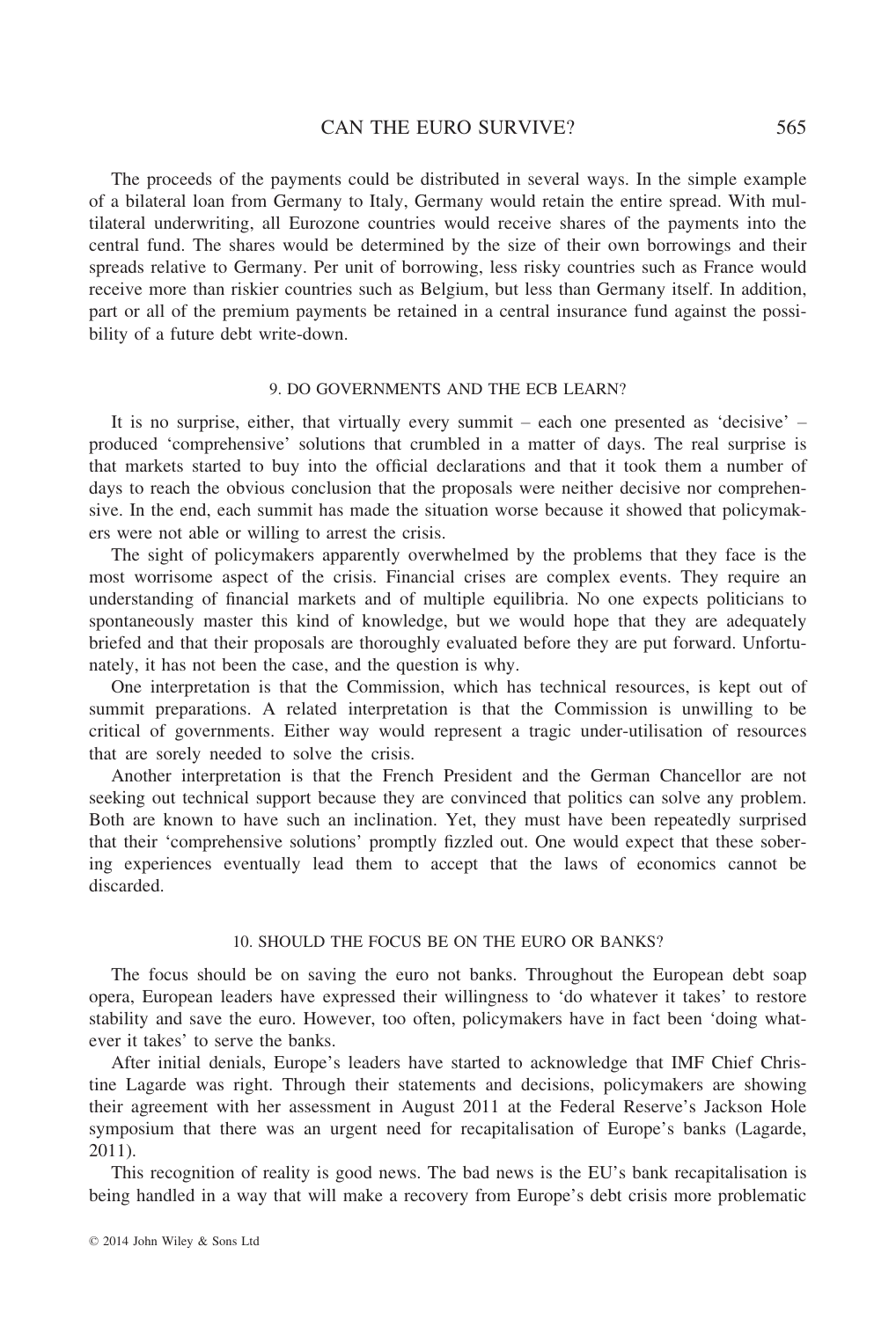than it needs to be. There are five concerns: incentives for deleveraging, absence of firm guidelines on dividends and executive compensation, omissions of a recession scenario and of an unweighted leverage ratio from the stress tests, inequitable burden-sharing during debt restructuring and insufficient measures to permit an escape from the adverse feedback loop between sovereign debt and bank debt. These concerns raise another, most disquieting, interpretation. Are the politicians captured by special interests?

A common thread of many decisions is that they aim at protecting banks. Clearly, no one wishes to see a banking collapse but if, as many believe, some deep bank restructuring is unavoidable, forbearance is highly counterproductive. The capture interpretation rests on a web of signals: the initial refusal of contemplating any sovereign debt restructuring, pressure on the European Banking Authority to conduct gentle stress tests, and the negotiation of public sector involvement with the world banking lobby leading to solutions that protect banks while providing little debt relief.

The ECB's actions have been equally disquieting. The small-scale bond purchases of the securities markets programme have repeatedly failed to quiet markets down. Tactically, the presence of the ECB in the market provides temporary relief. Yet, official statements that the latest intervention was a one-off have systematically undermined any strategic benefit that could be reaped. Most disturbing is continuous insistence on the primacy of the price stability objective, as well as concern with the transmission channels of monetary policy at a time when bond markets are in panic and the interbank market has stopped functioning. As he left the executive board, Lorenzo Bini-Smaghi has evoked 'quasi-religious discussions' within the Euro system. This episode would confirm the impression that the central bank is not focused on hard-core economic analysis and would explain why it does not seem to learn from past mistakes either.

The only kind interpretation is that the ECB and some politicians shrewdly want to use the crisis to achieve lasting fiscal discipline throughout the Euro zone. One idea is that acute pain will teach a lesson to countries that have always thought little of fiscal discipline. A better one is that there is need to go to the brink to make serious changes politically acceptable.

# 11. CONCLUSION

A number of economists question whether the common currency can survive. The Eurozone faces serious fiscal, competitiveness, banking, and financial problems. Yet for all the turmoil, fears of countries' repeatedly defaulting on their debts or the total collapse of the euro are vastly overblown. To sum up, the euro can survive. However, throughout this European debt and banking crisis, Eurozone leaders have expressed their determination to 'do whatever it takes' to restore stability and save the euro. But if one examines the stance the official sector has taken towards banks, it looks much more like Eurozone leadership 'takes (sheepishly) whatever its large banks  $do'$  – even when those actions are much more in the banks' narrow interest than in the wider public one. It is high time for a change.

The ongoing Euro zone crisis will not stop until key actions are taken. First, governments that lose market access must be bailed out in one way or another. For 'effectiveness' and 'moral hazard' reasons, the bailout should not be complete; instead it should encourage debt restructuring. On the 'effectiveness' front, countries with large public debts are unlikely to grow and therefore unlikely to be able to run down their debt-to-GDP ratio. On the 'moral hazard' front, defaults simultaneously reduce the debt burden and give incentives to governments to do what it takes to recover market access. Defaults would also help with another